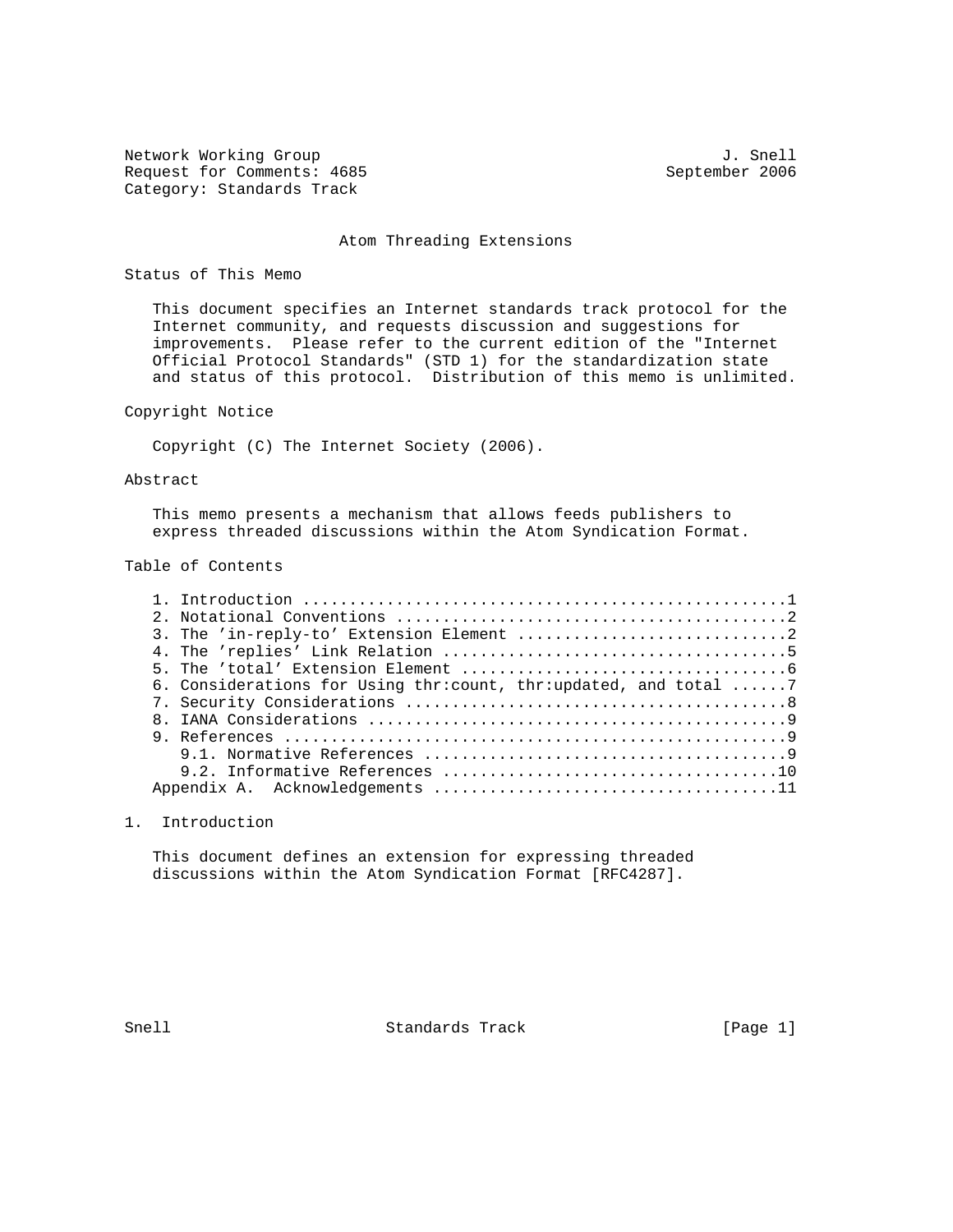## 2. Notational Conventions

 The key words "MUST", "MUST NOT", "REQUIRED", "SHALL", "SHALL NOT", "SHOULD", "SHOULD NOT", "RECOMMENDED", "MAY", and "OPTIONAL" in this document are to be interpreted as described in BCP 14, [RFC2119], as scoped to those conformance targets.

 The XML Namespaces URI [W3C.REC-xml-names-19990114] for the XML elements and attributes described in this specification is: http://purl.org/syndication/thread/1.0

 In this document, the namespace prefix "thr:" is used for the above Namespace URI. Note that the choice of namespace prefix is arbitrary and not semantically significant.

 This specification uses a shorthand form of terms from the XML Infoset [W3C.REC-xml-infoset-20040204]. The phrase "Information Item" is omitted when naming Element and Attribute Information Items. Therefore, when this specification uses the term "element," it is referring to an Element Information Item in Infoset terms. Likewise, when this specification uses the term "attribute," it is referring to an Attribute Information Item.

 This specification allows the use of IRIs [RFC3987]. Every URI [RFC3986] is also an IRI, so a URI may be used wherever an IRI is named. When an IRI that is not also a URI is given for dereferencing, it MUST be mapped to a URI using the steps in Section 3.1 of [RFC3987]. When an IRI is serving as an identifier, it MUST NOT be so mapped.

 Some sections of this specification are illustrated with a non normative RELAX NG Compact schema [RELAXNG]. In those sections, this specification uses the atomCommonAttributes, atomMediaType, and atomURI patterns, defined in [RFC4287].

 However, the text of this specification provides the sole definition of conformance.

3. The 'in-reply-to' Extension Element

 The "in-reply-to" element is used to indicate that an entry is a response to another resource. The element MUST contain a "ref" attribute identifying the resource that is being responded to.

 The element is not unlike the references and in-reply-to email message headers, defined by [RFC2822]. However, unlike the in reply-to header, the "in-reply-to" element is required to identify the unique identifier of only a single parent resource. If the entry

Snell Standards Track [Page 2]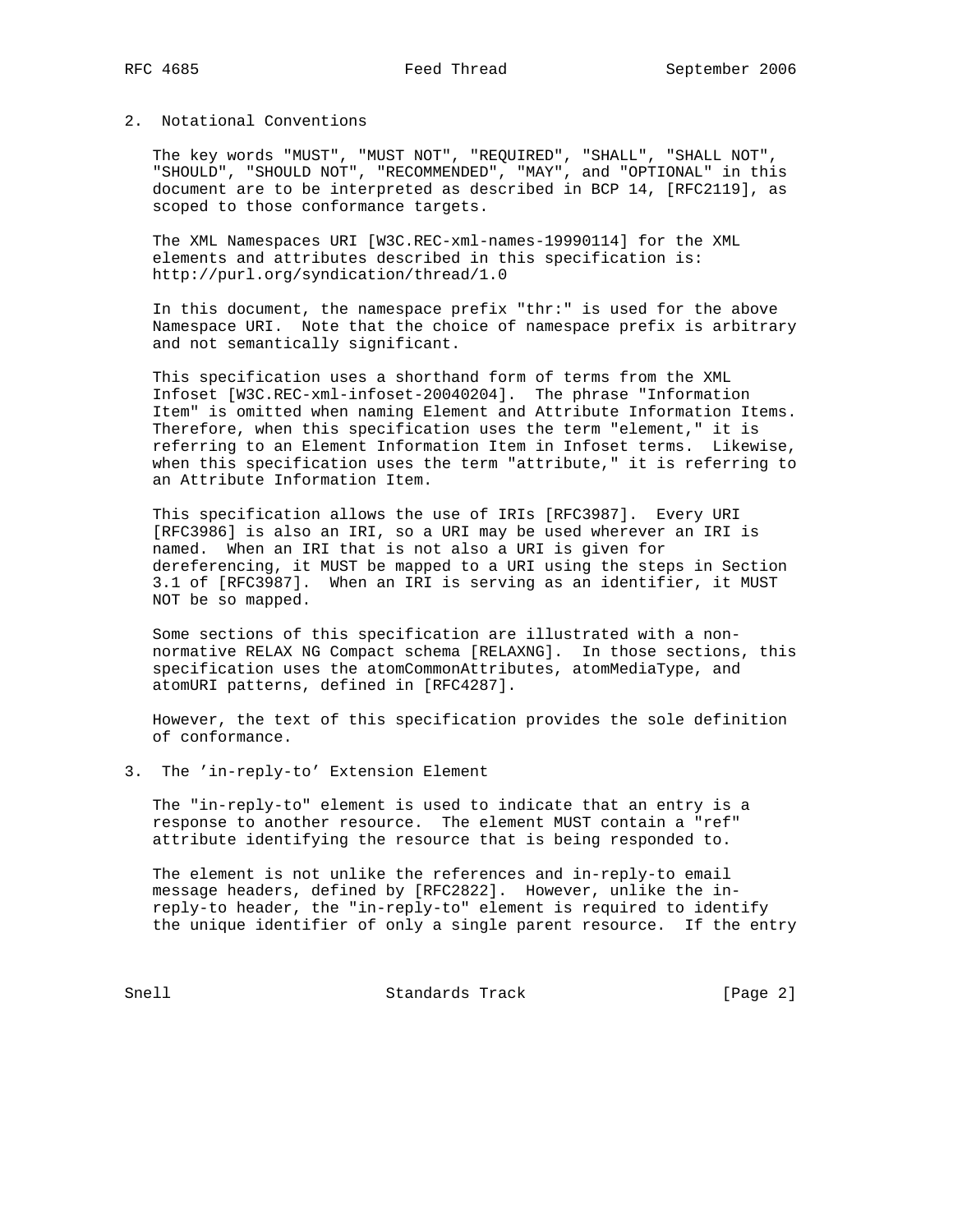is a response to multiple resources, additional "in-reply-to" elements MAY be used. There is no direct equivalent to the references header, which lists the unique identifiers of each preceding message in a thread.

```
 in-reply-to =
   element thr:in-reply-to {
    atomCommonAttributes,
     ref,
    href?,
    source?,
    type?,
    ( undefinedContent )
   }
ref = attribute ref \{ atomURI \}
```
href = attribute href  $\{$  atomURI  $\}$  type = attribute type { atomMediaType } source = attribute source  $\{$  atomURI  $\}$ 

 The "ref" attribute specifies the persistent, universally unique identifier of the resource being responded to. The value MUST conform to the same construction and comparison rules as the value of the atom:id element, as defined in Section 4.2.6 of [RFC4287]. Though the IRI might use a dereferenceable scheme, processors MUST NOT assume that it can be dereferenced.

 If the resource being responded to does not have a persistent, universally unique identifier, the publisher MUST assign an identifier that satisfies all the considerations in Section 4.2.6 of [RFC4287] for use as the value of the "ref" attribute. In that case, if a representation of the resource can be retrieved from an IRI that can be used as a valid atom:id value, then this IRI SHOULD be used as the value of both the "ref" and "href" attributes.

 The "source" attribute MAY be used to specify the IRI [RFC3987] of an Atom Feed or Entry Document containing an atom:entry with an atom:id value equal to the value of the "ref" attribute. The IRI specified, once appropriately mapped to a corresponding URI, MUST be dereferenceable.

 The "href" attribute specifies an IRI that may be used to retrieve a representation of the resource being responded to. The IRI specified, once appropriately mapped to a corresponding URI, MUST be dereferenceable.

Snell Standards Track [Page 3]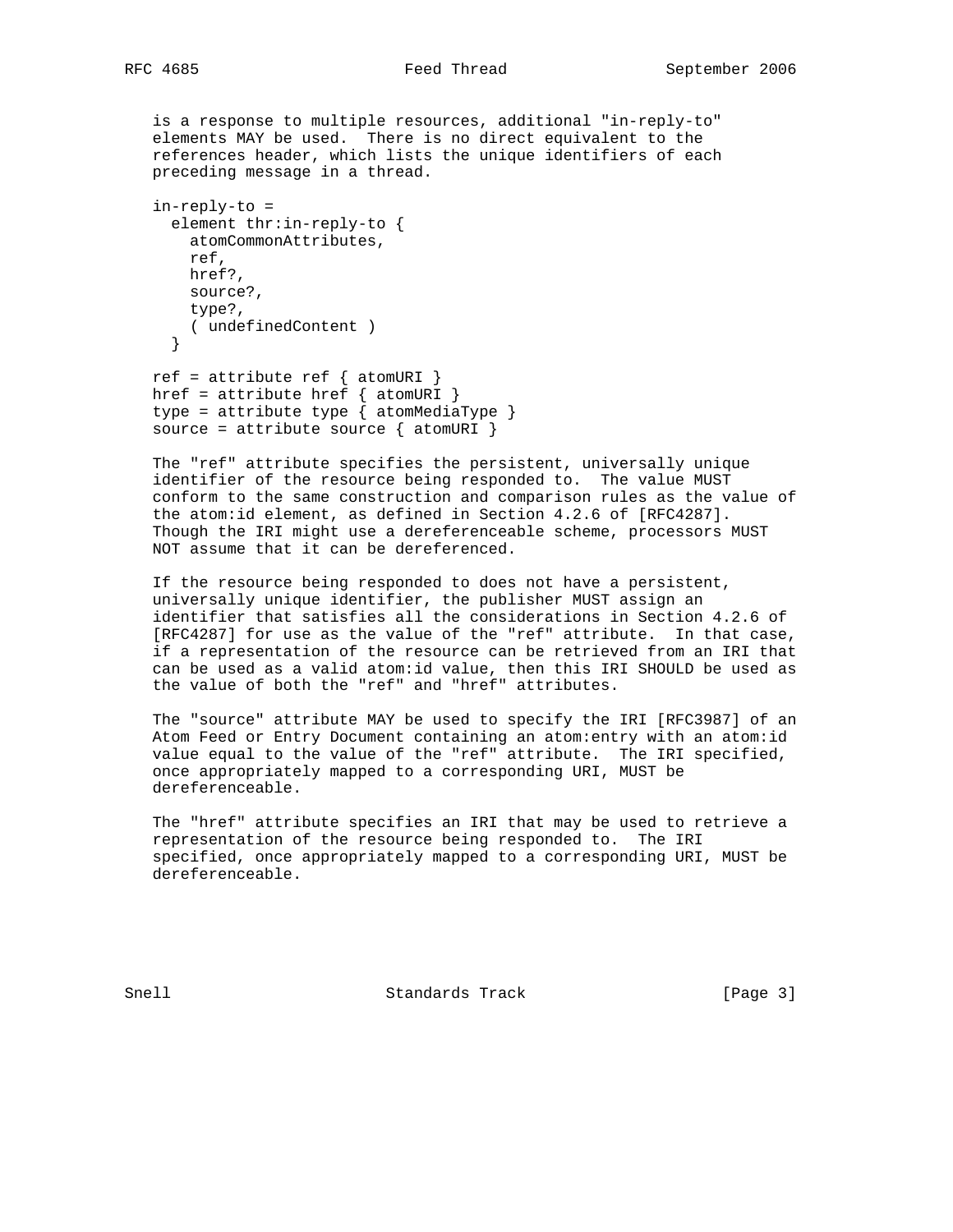```
RFC 4685 Feed Thread September 2006
```

```
 The "type" attribute MAY be used to provide a hint to the client
 about the media type [RFC4288] of the resource identified by the
 "href" attribute. The "type" attribute is only meaningful if a
 corresponding "href" attribute is also provided.
 This specification assigns no significance to the order in which
 multiple "in-reply-to" elements appear within an entry.
 An example of an entry with a response follows:
 <feed xmlns="http://www.w3.org/2005/Atom"
       xmlns:thr="http://purl.org/syndication/thread/1.0">
   <id>http://www.example.org/myfeed</id>
   <title>My Example Feed</title>
   <updated>2005-07-28T12:00:00Z</updated>
   <link href="http://www.example.org/myfeed" />
   <author><name>James</name></author>
   <entry>
     <id>tag:example.org,2005:1</id>
     <title>My original entry</title>
     <updated>2006-03-01T12:12:12Z</updated>
     <link
       type="application/xhtml+xml"
       href="http://www.example.org/entries/1" />
     <summary>This is my original entry</summary>
   </entry>
   <entry>
     <id>tag:example.org,2005:1,1</id>
     <title>A response to the original</title>
     <updated>2006-03-01T12:12:12Z</updated>
     <link href="http://www.example.org/entries/1/1" />
     <thr:in-reply-to
       ref="tag:example.org,2005:1"
       type="application/xhtml+xml"
       href="http://www.example.org/entries/1"/>
     <summary>This is a response to the original entry</summary>
   </entry>
 </feed>
```
 To allow Atom processors that are not familiar with the in-reply-to extension to know that a relationship exists between the entry and the resource being responded to, publishers are advised to consider including a "related" link referencing a representation of the resource identified by the in-reply-to element. Although such links are unlikely to be processed as a reference to a predecessor in a threaded conversation, they are helpful in at least establishing a semantically meaningful relationship between the linked resources.

Snell Standards Track [Page 4]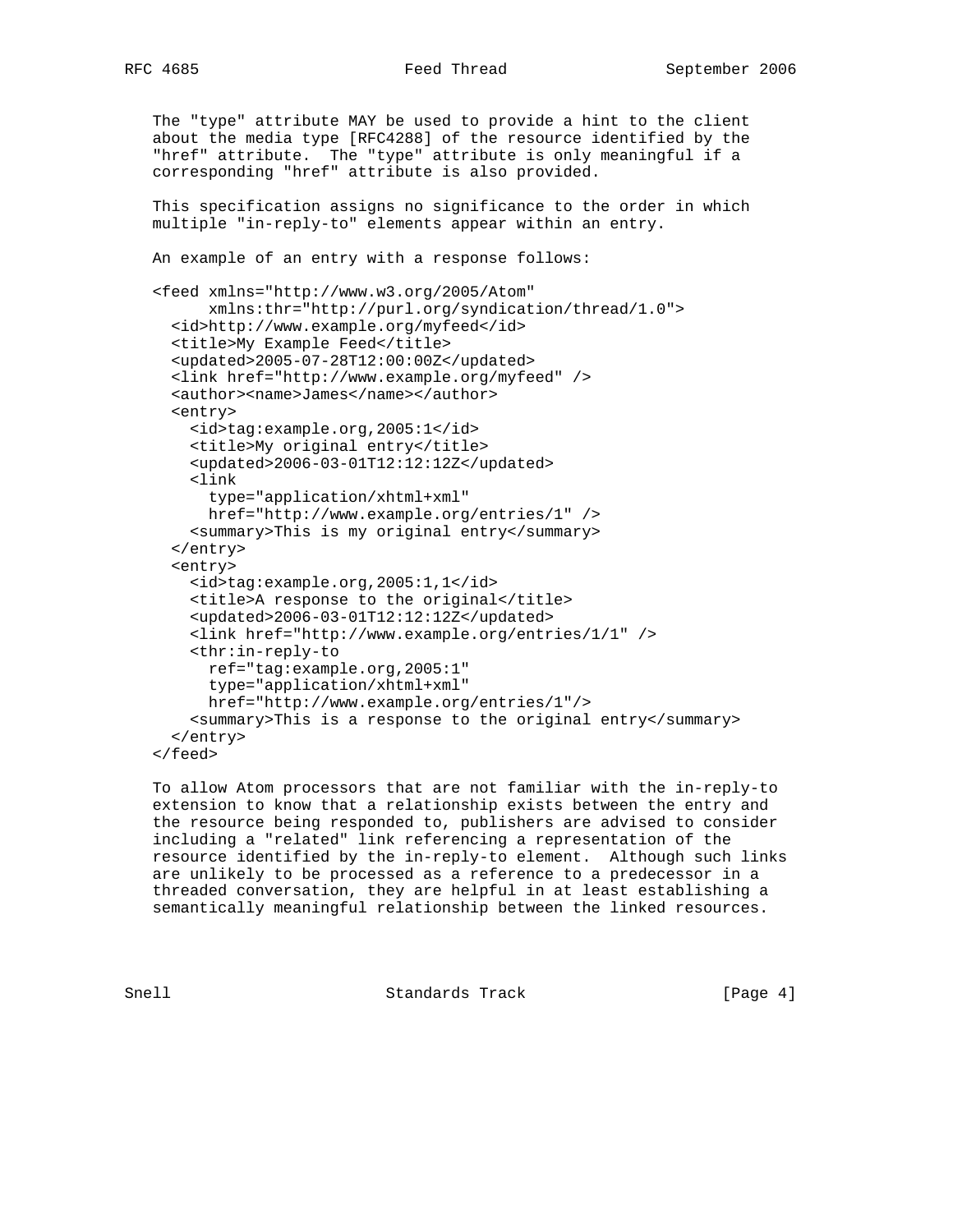```
 For example,
 <feed xmlns="http://www.w3.org/2005/Atom"
       xmlns:thr="http://purl.org/syndication/thread/1.0">
   <id>http://www.example.org/myfeed</id>
   <title>My Example Feed</title>
   <updated>2005-07-28T12:00:00Z</updated>
   <link href="http://www.example.org/myfeed" />
   <author><name>James</name></author>
   <entry>
     <id>tag:example.org,2005:1,1</id>
     <title>A response to the original</title>
     <updated>2006-03-01T12:12:12Z</updated>
     <link href="http://www.example.org/entries/1/1" />
     <thr:in-reply-to
       ref="tag:example.org,2005:1,0"
       type="application/xhtml+xml"
       href="http://www.example.org/entries/1"
      source="http://www.example.org/myfeed" />
     <link
      rel="related"
      type="application/xhtml+xml"
      href="http://www.example.org/entries/1" />
     <summary>This is a response to the original entry</summary>
   </entry>
```
#### </feed>

### 4. The 'replies' Link Relation

 An Atom link element with a rel attribute value of "replies" may be used to reference a resource where responses to an entry may be found. If the type attribute of the atom:link is omitted, its value is assumed to be "application/atom+xml".

 A "replies" link appearing as a child of the Atom feed or source element indicates that the referenced resource likely contains responses to any of that feed's entries. A "replies" link appearing as a child of an Atom entry element indicates that the linked resource likely contains responses specific to that entry.

 An atom:link element using the "replies" rel attribute value MAY contain a "thr:count" attribute whose value is an unsigned, non negative integer, conforming to the canonical representation of the XML Schema nonNegativeInteger data type [W3C.REC-xmlschema-2- 20041028], that provides a hint to clients as to the total number of replies contained by the linked resource. The value is advisory and may not accurately reflect the actual number of replies.

Snell Standards Track [Page 5]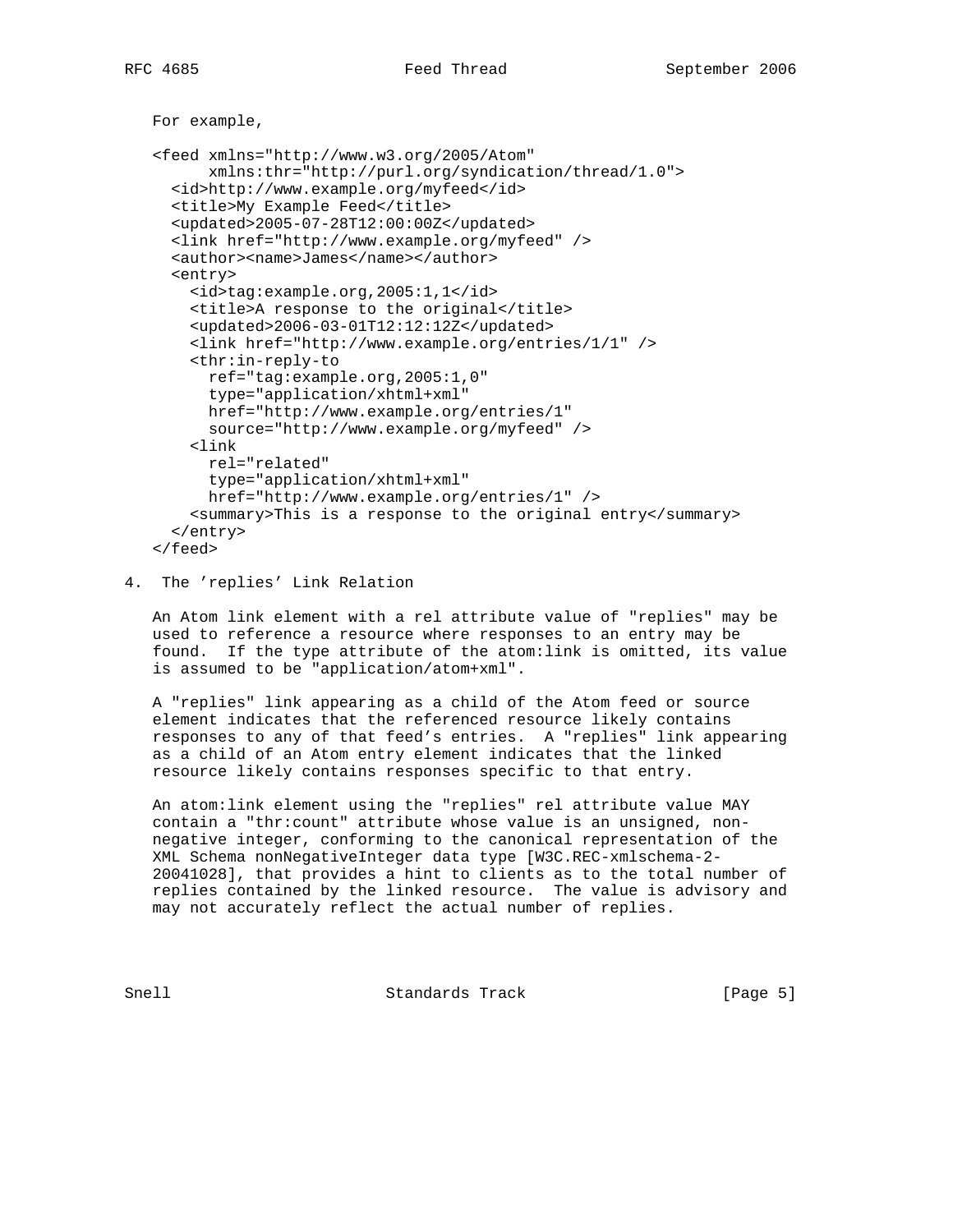The link MAY also contain a "thr:updated" attribute, whose value is a [RFC3339] date-time stamp conforming to the same construction rules as the Atom Date Construct defined in [RFC4287], and is used to provide a hint to clients as to the date and time of the most recently updated reply contained by the linked resource. The value is advisory and may not accurately reflect the actual date and time of the most recent reply.

```
 For example,
```

```
 <feed xmlns="http://www.w3.org/2005/Atom"
       xmlns:thr="http://purl.org/syndication/thread/1.0">
   <id>http://www.example.org/myfeed</id>
   <title>My Example Feed</title>
   <updated>2005-07-28T12:00:00Z</updated>
   <link href="http://www.example.org/myfeed" />
   <author><name>James</name></author>
   <entry>
    <id>tag:entries.com,2005:1</id>
     <title>My original entry</title>
     <updated>2006-03-01T12:12:12Z</updated>
     <link href="http://www.example.org/entries/1" />
     <link rel="replies"
           type="application/atom+xml"
           href="http://www.example.org/mycommentsfeed.xml"
           thr:count="10" thr:updated="2005-07-28T12:10:00Z" />
     <summary>This is my original entry</summary>
   </entry>
 </feed>
```
 Although Atom feed, entry, and source elements MAY each contain any number of atom:link elements using the "replies" link relation, this specification assigns no significance to the presence or order of such links. Multiple replies links appearing within an atom:entry may reference alternative representations of the same set of responses or may reference entirely distinct resources containing distinct sets of responses. Processors MUST NOT assume that multiple replies links are referencing different representations of the same resource and MUST process each replies link independently of any others.

5. The 'total' Extension Element

 The "total" element is used to indicate the total number of unique responses to an entry known to the publisher. Its content MUST be an unsigned non-negative integer value conforming to the canonical representation of the XML Schema nonNegativeInteger data type [W3C.REC-xmlschema-2-20041028].

Snell Standards Track [Page 6]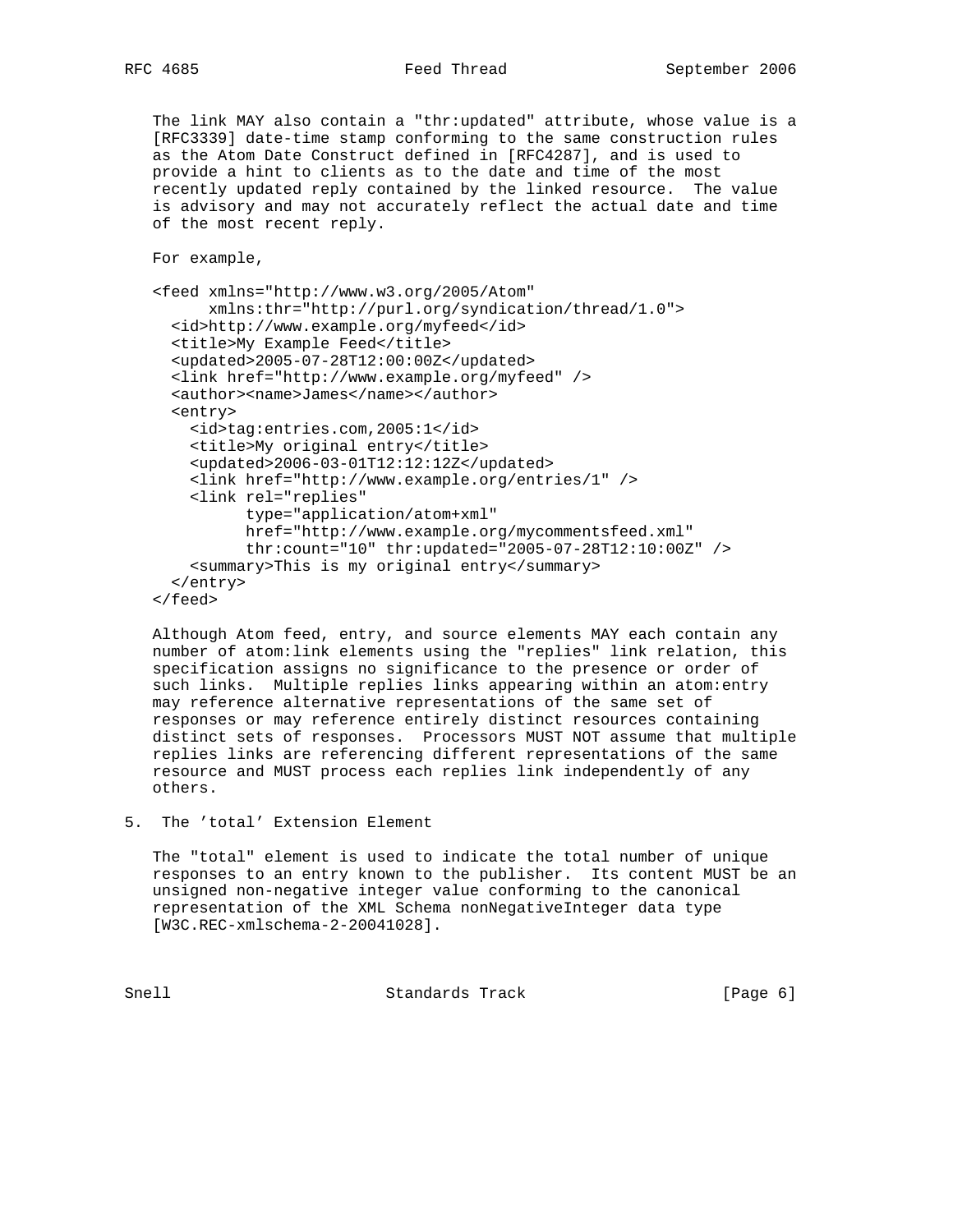total = element thr:total { xsd:nonNegativeInteger }

 Atom entries MAY contain a "total" element but MUST NOT contain more than one.

 There is no implied relationship between the value of the "total" element of an Atom entry and any individual or aggregate values of the "thr:count" attributes of its Atom link elements having a "replies" relation.

6. Considerations for Using thr:count, thr:updated, and total

 The thr:count, thr:updated, and total extensions provide additional metadata about the thread of discussion associated with an entry. The values are intended to make it easier for feed consumers to display basic contextual information about the thread without requiring that those consumers dereference, parse, and analyze linked resources. That said, there are a number of considerations implementors need to be aware of.

 First, these extensions MUST NOT be assumed to provide completely accurate information about the thread of discussion. For instance, the actual total number of responses contained by a linked resource MAY differ from the number specified in the thr:count attribute. Feed publishers SHOULD make an effort to ensure that the values are accurate. The non-authoritative nature of "external reference metadata", like the replies link attributes, is discussed in detail in Section 3.3 of the W3C document "Tag Finding 12: Authoritative Metadata" [TAG12].

 Second, the values of the these extensions are volatile and may change at a faster rate than that of the containing entry. Frequent updates to these values, or to any part of the Atom document, could have a detrimental impact on the cacheability of the document using the attributes, leading to an increase in overall bandwidth consumption.

 Feed publishers SHOULD consider a change to the values of the thr: count, thr:updated, and total extensions an "insignificant" update in terms of [RFC4287], meaning that the value of the containing feed, entry, or source element's atom:updated element SHOULD NOT be affected by a change to the values of these extensions.

 Lastly, implementors need to be aware that although the Atom specification [RFC4287] explicitly allows the link element to contain arbitrary extensions, the specification does not require that implementations support such extensions. Specifically, relating to the use of extensions, Atom does not define any level of mandatory

Snell Standards Track [Page 7]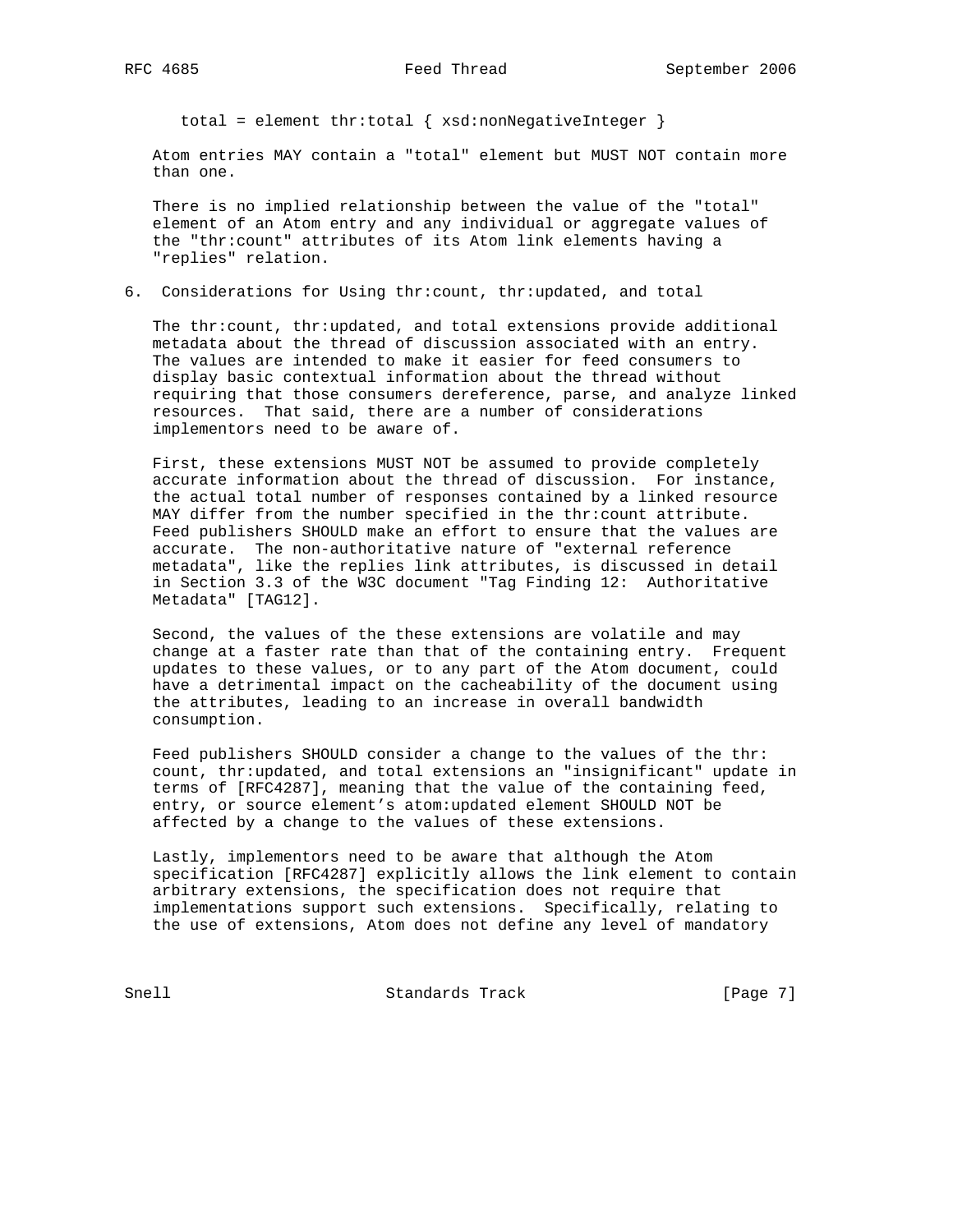conformance on the part of feed consumers beyond a requirement that implementations ignore any extension the implementation does not understand. As a result, some implementations MAY NOT be capable of fully utilizing the extensions defined by this or any specification.

7. Security Considerations

 As this specification defines an extension to the Atom Syndication Format, it is subject to the same security considerations defined in [RFC4287].

 Feeds using the mechanisms described here could be crafted in such a way as to cause a consumer to initiate excessive (or even an unending sequence of) network requests, causing denial of service (to the consumer, the target server, and/or intervening networks). Consumers can mitigate this risk by requiring user intervention after a certain number of requests, or by limiting requests either according to a hard limit, or with heuristics.

 The mechanisms described here can be used to construct threaded conversations spanning resources distributed across multiple domains. For example, an individual posting an entry to one weblog hosted on one Internet domain could mark that entry as a response to an entry from a different weblog hosted on a different domain. Implementors should note that such distributed responses can be leveraged by an attacker to attach inappropriate or unwanted content to a discussion. Such attacks can be prevented or mitigated by allowing users to explicitly configure the sources from which responses may be retrieved, or by applying heuristics to determine the legitimacy of a given response source.

 Implementors should also note the potential for abuse that exists when malicious content publishers edit or change previously published content. In closed, centralized comment systems, after-the-fact editing of comments is typically not an issue, as such changes are easily prevented, detected, or tracked. With the form of distributed comments enabled through the use of the thr:in-reply-to extension, however, such changes become more difficult to detect, raising the possibility of serious attribution and repudiation concerns. XML Digital Signatures, as specified in Section 5.1 of [RFC4287], present one possible avenue for mitigating such concerns, although the presence of a valid XML Digital Signature within an entry is not, by itself, a reliable defense against repudiation issues.

Snell Standards Track [Page 8]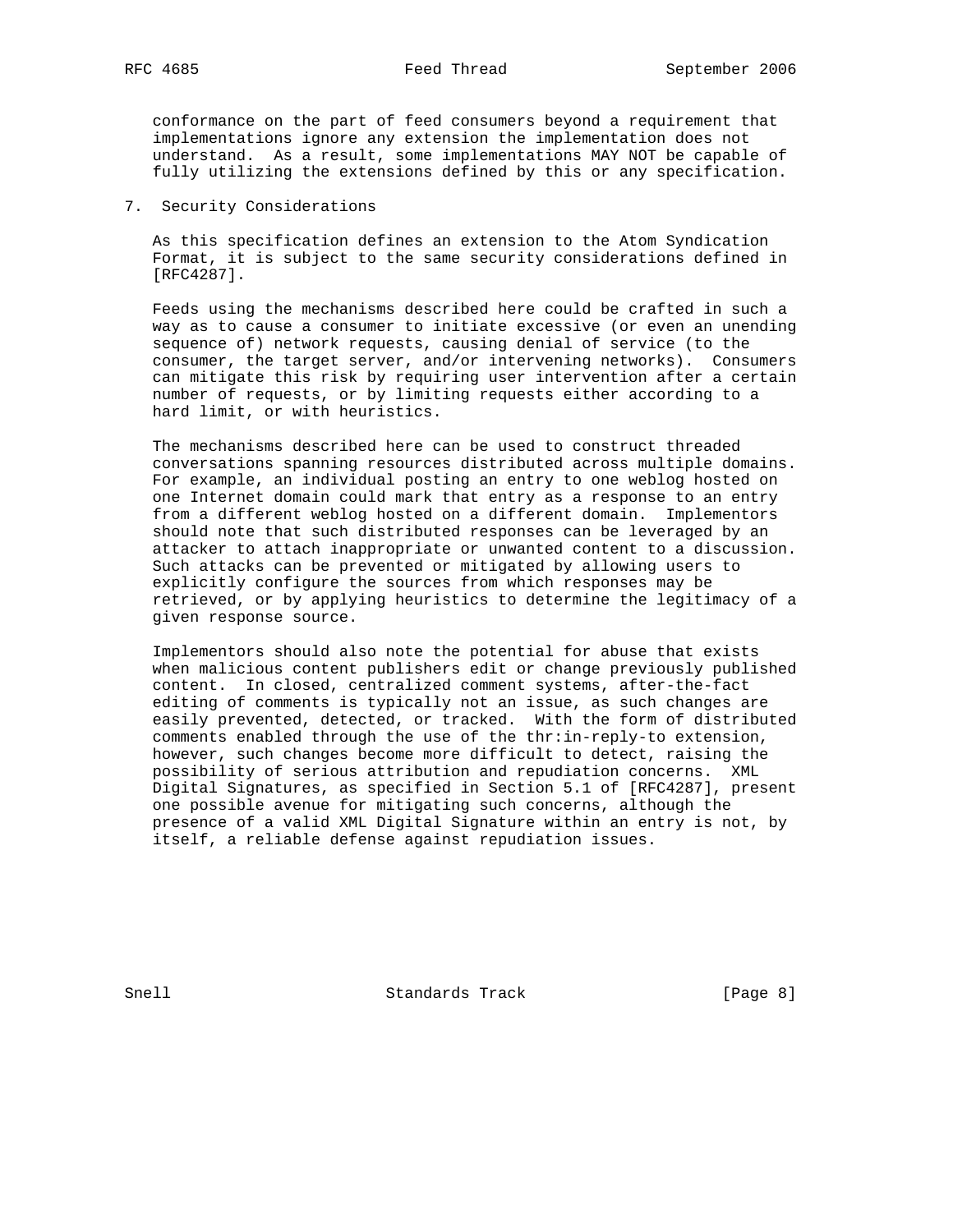# 8. IANA Considerations

 This specification defines one new Atom link relation type that has been registered in the IANA Registry of Link Relation, as defined by [RFC4287].

 Attribute Value: replies Description: (see Section 4) Expected display characteristics: (see Section 4) Security considerations: (see Section 5)

- 9. References
- 9.1. Normative References
	- [RFC2119] Bradner, S., "Key words for use in RFCs to Indicate Requirement Levels", BCP 14, RFC 2119, March 1997.
	- [RFC3339] Klyne, G. and C. Newman, "Date and Time on the Internet: Timestamps", RFC 3339, July 2002.
	- [RFC3986] Berners-Lee, T., Fielding, R., and L. Masinter, "Uniform Resource Identifier (URI): Generic Syntax", STD 66, RFC 3986, January 2005.
	- [RFC3987] Duerst, M. and M. Suignard, "Internationalized Resource Identifiers (IRIs)", RFC 3987, January 2005.
	- [RFC4287] Nottingham, M. and R. Sayre, "The Atom Syndication Format", RFC 4287, December 2005.
	- [RFC4288] Freed, N. and J. Klensin, "Media Type Specifications and Registration Procedures", BCP 13, RFC 4288, December 2005.

 [W3C.REC-xml-infoset-20040204] Tobin, R. and J. Cowan, "XML Information Set (Second Edition)", W3C REC REC-xml-infoset-20040204, February 2004.

 [W3C.REC-xml-names-19990114] Hollander, D., Bray, T., and A. Layman, "Namespaces in XML", W3C REC REC-xml-names-19990114, January 1999.

 [W3C.REC-xmlschema-2-20041028] Malhotra, A. and P. Biron, "XML Schema Part 2: Datatypes Second Edition", W3C REC REC-xmlschema-2-20041028, October 2004.

Snell Standards Track [Page 9]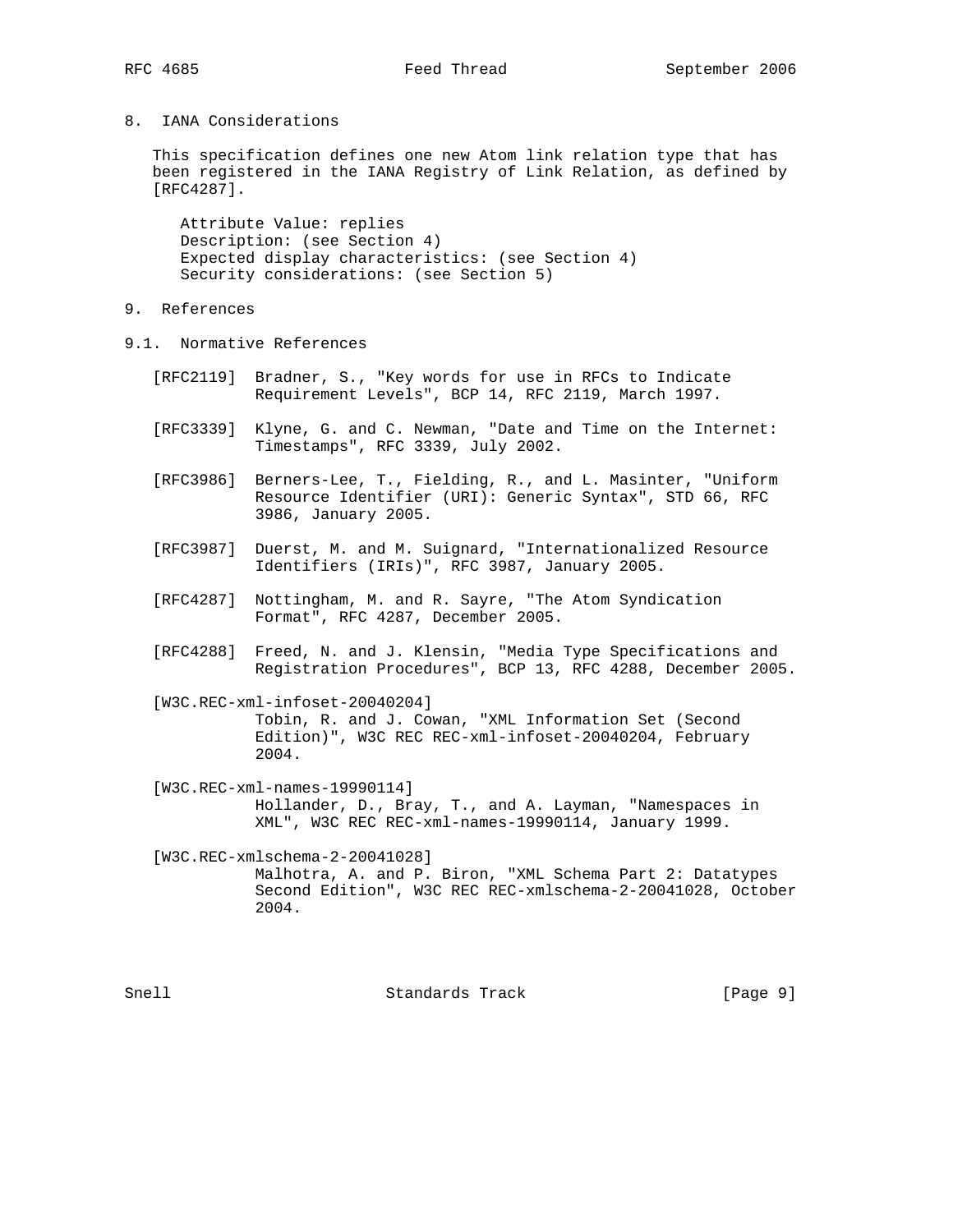- 9.2. Informative References
	- [RELAXNG] Clark, J., "RELAX NG Compact Syntax", December 2001, <http://www.oasis-open.org/committees/relax-ng/ compact-20021121.html>.
	- [RFC2822] Resnick, P., "Internet Message Format", RFC 2822, April 2001.
	- [TAG12] Fielding, R. and I. Jacobs, "Tag Finding 12: Authoritative Metadata", <http://www.w3.org/2001/tag/doc/mime-respect- 20060412>.

Snell Standards Track [Page 10]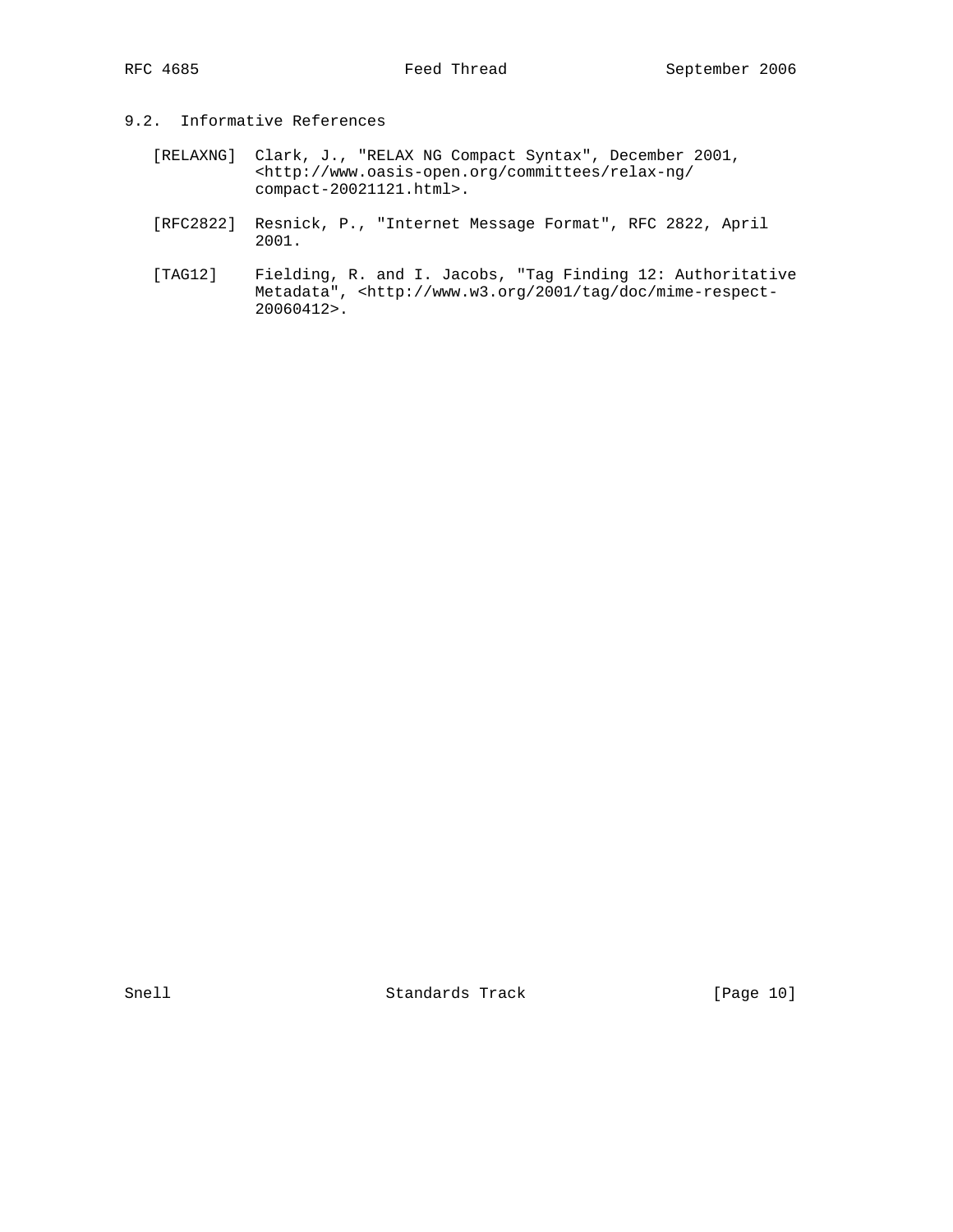Appendix A. Acknowledgements

 The author gratefully acknowledges the feedback from Antone Roundy, Aristotle Pagaltzis, Byrne Reese, David Powell, Eric Scheid, James Holderness, John Panzer, Lisa Dusseault, M. David Peterson, Sam Ruby, Sylvain Hellegouarch, and the remaining members of the Atom Publishing Format and Protocol working group during the development of this specification. Any fault or weakness in the definition of this extension is solely the blame of the author.

 Some portions of text in this document have been adapted from [RFC4287] in order to maintain a stylistic and technical alignment with that specification.

Author's Address

James M Snell

 EMail: jasnell@gmail.com URI: http://www.snellspace.com

Snell Standards Track [Page 11]